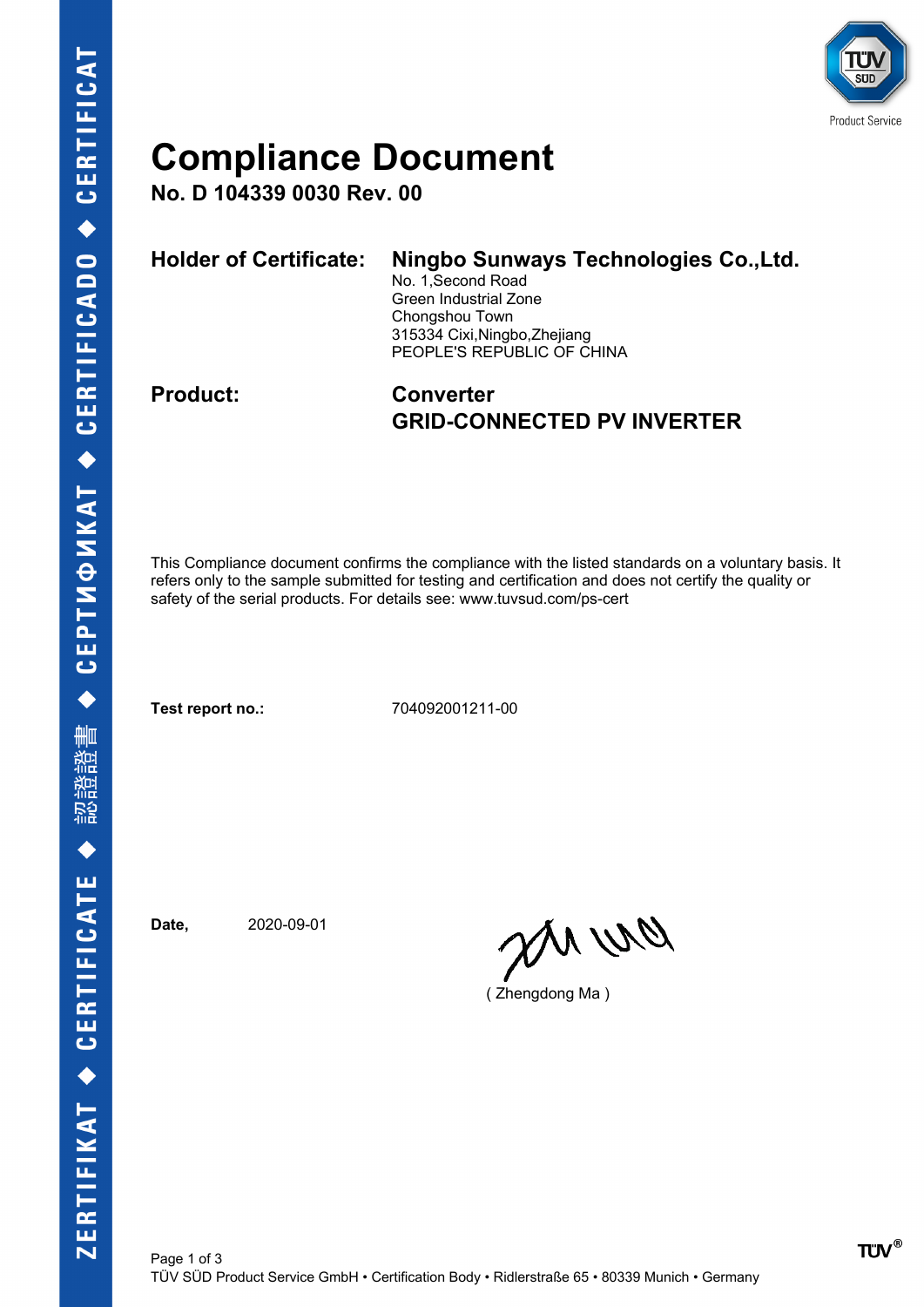

## **Compliance Document**

**No. D 104339 0030 Rev. 00**

#### **Model(s): STS-1KTL-S, STS-1.5KTL-S, STS-2KTL-S, STS-2.5KTL-S, STS-3KTL-S.**

#### **Parameters:**

| Model Name                         | STS-1KTL-S                      | STS-1.5KTL-S | STS-2KTL-S   |  |
|------------------------------------|---------------------------------|--------------|--------------|--|
| <b>PV Input Parameters</b>         |                                 |              |              |  |
| Max. Input Voltage                 | 500 Vd.c.                       | 500 Vd.c.    | 500 Vd.c.    |  |
| <b>MPPT Voltage Range</b>          | 80-450 Vd.c.                    | 80-450 Vd.c. | 80-450 Vd.c. |  |
| Max. Input Current                 | 12,5 Ad.c.                      | 12,5 Ad.c.   | 12,5 Ad.c.   |  |
| Isc PV                             | 15 Ad.c.                        | 15 Ad.c.     | 15 Ad.c.     |  |
| <b>Output Parameters</b>           |                                 |              |              |  |
| <b>Output Rated Voltage</b>        | 230 Va.c.                       | 230 Va.c.    | 230 Va.c.    |  |
| <b>Output Rated Frequency</b>      | 50 Hz                           | 50 Hz        | 50 Hz        |  |
| <b>Output Rated Power</b>          | 1000 W                          | 1500 W       | 2000 W       |  |
| Output Max. Apparent Power         | 1100 VA                         | 1650 VA      | 2200 VA      |  |
| <b>Output Rated Current</b>        | 4,4 Aa.c.                       | 6,5 Aa.c.    | 8,7 Aa.c.    |  |
| Output Max. Current                | 4,8 Aa.c.                       | 7,2 Aa.c.    | 9,6 Aa.c.    |  |
| Power Factor(adj.)                 | 0,8 leading0,8 lagging          |              |              |  |
| <b>Others</b>                      |                                 |              |              |  |
| <b>Protection Class</b>            |                                 |              |              |  |
| Ingress Protection                 | <b>IP65</b>                     |              |              |  |
| Overvoltage Category               | II(PV), III(MAINS)              |              |              |  |
| <b>Operating Temperature Range</b> | $-30^{\circ}$ C $+60^{\circ}$ C |              |              |  |
| <b>Operating Altitude</b>          | 3000m                           |              |              |  |
| <b>Inverter Topology</b>           | Non-isolated                    |              |              |  |